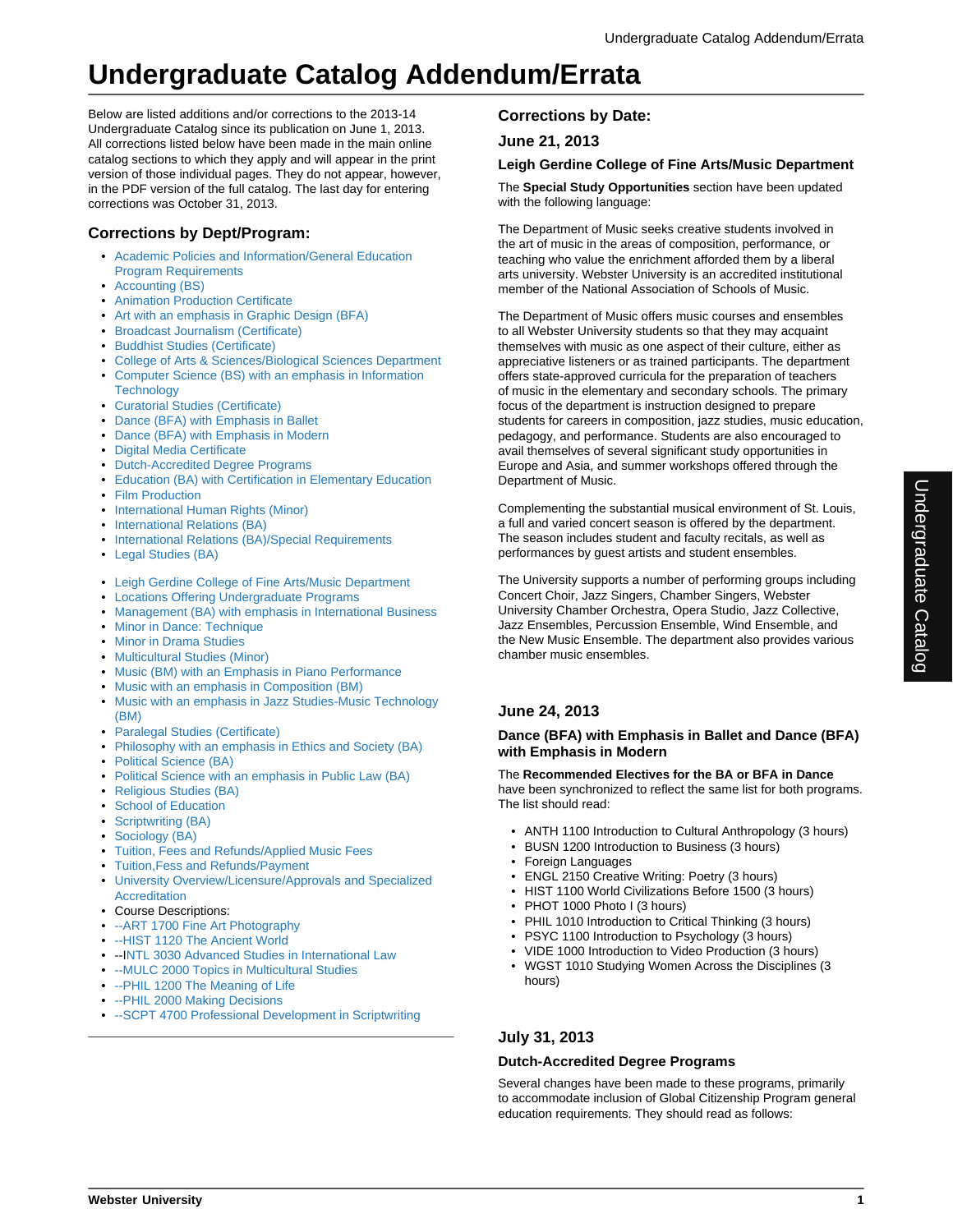# **Dutch-Accredited International Business and Management Degree (IBMS)**

(Leiden campus only)

#### **Program Description**

This program provides an opportunity for students to concurrently obtain a Dutch University of Applied Sciences degree and an American bachelor degree from Webster University. The program follows the Webster University undergraduate requirements for the management and business curricula with special additional requirements added for Dutch Accreditation purposes.

The Dutch accredited International Business and Management Studies (IBMS) degree program is only offered at the Leiden campus and leads to the Dutch HBO Bachelor in International Business and Management Studies, with a study specialization (afstudeerrichting) in either International Business, or Marketing Management, or General Management, or Business Administration.

Enrollment in the Dutch IBMS program is only possible in conjunction with Webster University's Bachelor of Science in Business Administration, Bachelor of Arts in Management without Emphasis, Bachelor of Arts in Management with Emphasis in International Business, and or Bachelor of Arts in Management with Emphasis in Marketing programs.

### **Program Acceptance**

Any student already accepted to Webster University and in academic and financial good standing can enter the Dutch accredited IBMS degree program. The student must declare this degree program through the Leiden campus.

#### **Program Dutch Authority Registration**

First year applicants/students who wish to apply for Dutch Financial Aid are required to register with the Dutch Central Register for Higher Education (DUO-IB Groep). Details from the Leiden campus.

#### **Program Residency Requirements**

Students in this Dutch-accredited IBMS degree program have a residency requirement of 30 Webster credits at the Webster Leiden campus. Fifteen of these credits must be from the last 18 credits completed prior to graduation (including the capstone course and portfolio requirements).

#### **Program Academic Policies**

- Students must follow all Webster University Academic Policies and Information contained in the IBMS handbook (available from the Leiden campus website).
- No more than one course (3 credit hours) completed with a grade of D may count toward fulfilling the specific requirements of the degree program.
- From 2012-13, students follow the Global Citizenship Program (GCP) guidelines for general education (see Academic Policies and Information). Courses with a grade of C- or better will satisfy GCP requirements.

Probation and Dismissal for this Dutch IBMS degree program have been modified in the following manner:

- A student who does not earn a minimum of24 credits (48 EC) in their first year will be dismissed from this degree program.
- A student may be placed on academic probation only after completing the 3rd term of study at Webster University.

• A student on academic probation may be dismissed only after completing the 5th term of study at Webster University.

#### **Special Program Academic Requirements and Information**

Students declaring the Dutch accredited IBMS degree program as their major are required to do a 6 credit internship (MNGT 4950 or BUSN 4950), which may also be completed at other Webster campuses. Furthermore, the IBMS program requires students to complete a portfolio which is built around a sequence of 1- or 2-credit courses and concluded with a portfolio review and presentation in GNST 4000. The portfolio functions as an overview of the major and is presented before a panel of peers and faculty, including the Head of Department. The portfolio serves multiple objectives: it asks the student to reflect on his/ her choice of courses (electives, general education courses, possible minors), it connects the student's research and academic development with his/her professional development, and embeds the notion of the liberal arts firmly into the program. The student's career orientation is further enhanced by attending a "capita selecta" of career and special events, guest lectures, and library readings organized in Leiden. The student is asked to submit a c.v., include three of his/her best papers from different years plus the final paper of the capstone course, and include the internship report. The portfolio also allows for personal integrated career path coaching.

# **IBMS Degree Programs**

## **For the Bachelor in International Business and Management Studies, Specialization International Business:**

Students need to take, in addition to Webster University's General Education and Management with Emphasis in International Business requirements:

- BUSN 1000 Business Spreadsheets
- BUSN 2750 Introduction to Measurement and Statistics
- BUSN 3700 Introduction to Entrepreneurship and Small Business Management
- ILC 1091 Workshop
- MATH 1430 College Algebra
- MNGT 3100 Issues: Project Management
- MNGT 3440 Stress Management
- MNGT 3450 Principles of Organizational Behavior
- MNGT 4570 Marketing Research
- BUSN 4650 International Business
- WRIT 3100 Report and Proposal Writing
- ECON 4610 Reading Course: Current Issues in Global **Economics**
- MNGT 4950 Internship (6 credits)

#### Portfolio requirement

Required GCP General Education Courses

- FRSH 1200 First Year Seminar
- PHIL 1010 Critical Thinking
- SPCM 1040 Public Speaking
- WRIT 2000 Advanced Composition
- MEDC 2800, HRTS 1100, PHIL 2320, PSYC 1100, or SOCI 2475
- SOCI 1100 Introduction to Sociology
- GNST 1300 Interdisciplinary Studies, or GNST 2000
- PHIL 2360 Environmental Ethics, or SCIN 1210 or SUST 1100
- ANTH 1100 Introduction to Cultural Anthropology
- POLT 1050 Introduction to International Relations
- RELG 1080, ENGL 2110, or ENGL 1044
- MNGT 3100 Career Orientation/ Portfolio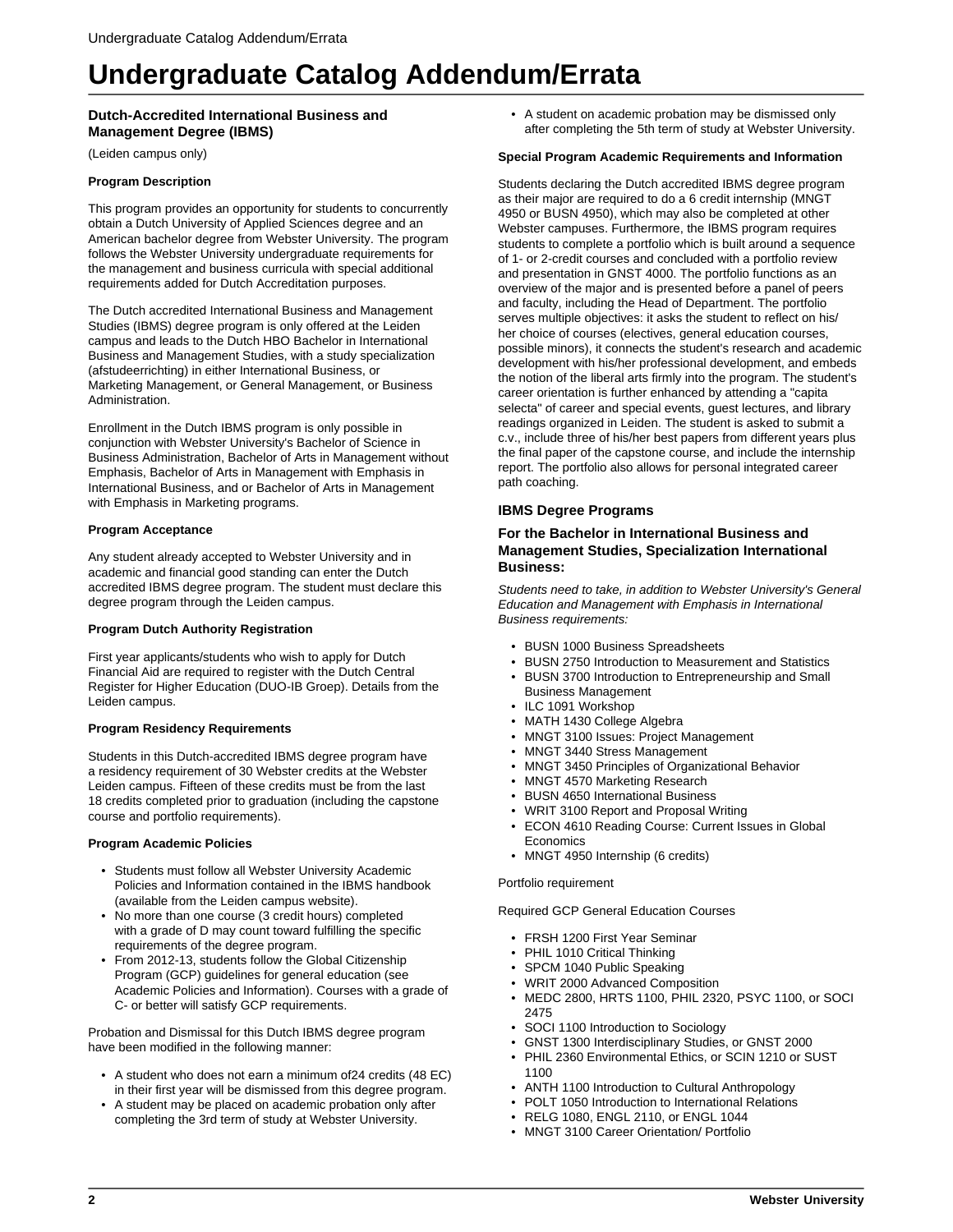# • GNST 4000 Keystone Seminar

For the Bachelor in International Business and Management Studies, Specialization Marketing Management:

Students need to take, in addition to Webster University's General Education and Management with Emphasis in Marketing requirements:

- ADVT 1940 Introduction to Marketing Communications or MEDC 2800 Cultural Diversity in the Media
- BUSN 1000 Business Spreadsheets
- BUSN 2750 Introduction to Measurement and Statistics
- BUSN 3700 Introduction to Entrepreneurship and Small Business Management
- INTM 2350 Production Tools for Advertising and Public Relations
- BUSN 4650 International Business
- MATH 1430 College Algebra
- MNGT 3100 Issues: Project Management
- MNGT 3450 Principles of Organizational Behavior
- MNGT 3550 Public Relations
- MNGT 4100 International Management
- WRIT 3100 Report and Proposal Writing
- ECON 4610 Reading Course: Current Issues in Global **Economics**
- MNGT 4950 Internship (6 credits)

# Portfolio requirement

Required GCP General Education Courses:

- FRSH 1200 First Year Seminar
- PHIL 1010 Critical Thinking
- SPCM 1040 Public Speaking
- WRIT 2000 Advanced Composition
- MEDC 2800, HRTS 1100, PHIL 2320, or SOCI 2475
- SOCI 1100 Introduction to Sociology
- GNST 1300 Interdisciplinary Studies, or GNST 2000
- PHIL 2360 Environmental Ethics, or SCIN 1210 or SUST 1100
- ANTH 1100 Introduction to Cultural Anthropology
- PSYC 1100 Introduction to Psychology
- POLT 1050 Introduction to International Relations
- RELG 1080, ENGL 2110, or ENGL 1044
- MNGT 3100 Career Orientation/ Portfolio
- GNST 4000 Keystone Seminar

## **For the Bachelor in International Business and Management Studies, Specialization General Management:**

Students need to take, in addition to Webster University's General Education and Management without Emphasis requirements:

- BUSN 1000 Business Spreadsheets
- BUSN 2750 Introduction to Measurement and Statistics
- BUSN 3700 Introduction to Entrepreneurship and Small Business Management
- MATH 1430 College Algebra
- MNGT 3100 Issues: Project Management
- MNGT 3440 Stress Management
- BUSN 4650 International Business
- MNGT 3450 Principles of Organizational Behavior
- MNGT 4100 International Management
- MNGT 4570 Marketing Research
- MNGT 4550 Organizational Development (or equivalent)
- WRIT 3100 Report and Proposal Writing
- ECON 4610 Reading Course: Current Issues in Global Economics

• MNGT 4610 Reading Course: Current Issues in Management • MNGT 4950 Internship (6 credits)

### Portfolio requirement

Required GCP General Education Courses:

- FRSH 1200 First Year Seminar
- PHIL 1010 Critical Thinking
- SPCM 1040 Public Speaking
- WRIT 2000 Advanced Composition
- MEDC 2800, HRTS 1100, PHIL 2320, PSYC 1100, or SOCI 2475
- SOCI 1100 Introduction to Sociology
- GNST 1300 Interdisciplinary Studies, or GNST 2000
- PHIL 2360 Environmental Ethics, or SCIN 1210 or SUST 1100
- ANTH 1100 Introduction to Cultural Anthropology
- POLT 1050 Introduction to International Relations
- RELG 1080, ENGL 2110, or ENGL 1044
- MNGT 3100 Career Orientation/ Portfolio
- GNST 4000 Keystone Seminar

# **For the Bachelor in International Business and Management Studies, Specialization Business Administration:**

Students need to take, in addition to Webster University's General Education and BS in Business Administration requirements:

- ACCT 3025 Advanced Managerial and Cost Accounting
- BUSN 2100 Business Communications
- BUSN 3700 Introduction to Entrepreneurship and Small Business Management

Undergraduate Catalog

Undergraduate Catalog

- BUSN 4300 Business Ethics
- FINC 3210 Principles of Finance
- BUSN 4650 International Business
- MNGT 3450 Principles of Organizational Behavior
- MATH 1430 College Algebra
- MNGT 3100 Issues: Project Management
- MNGT 3400 Human Resource Management
- CSIS 3410 Information Analysis
- BUSN 4950 Internship (6 credits)
- WRIT 3100 Report and Proposal Writing
- ECON 4610 Reading Course: Current Issues in Global **Economics**
- BUSN 4610 Reading Course: Current Issues in Business
- MNGT 4570 Marketing Research

# Portfolio requirement

Required GCP General Education Courses:

- FRSH 1200 First Year Seminar
- PHIL 1010 Critical Thinking
- SPCM 1040 Public Speaking
- WRIT 2000 Advanced Composition
- MEDC 2800, HRTS 1100, PHIL 2320, PSYC 1100, or SOCI 2475
- SOCI 1100 Introduction to Sociology
- GNST 1300 Interdisciplinary Studies, or GNST 2000
- PHIL 2360 Environmental Ethics, or SCIN 1210 or SUST 1100
- ANTH 1100 Introduction to Cultural Anthropology
- POLT 1050 Introduction to International Relations
- RELG 1080, ENGL 2110, or ENGL 1044
- MNGT 3100 Career Orientation/ Portfolio
- GNST 4000 Keystone Seminar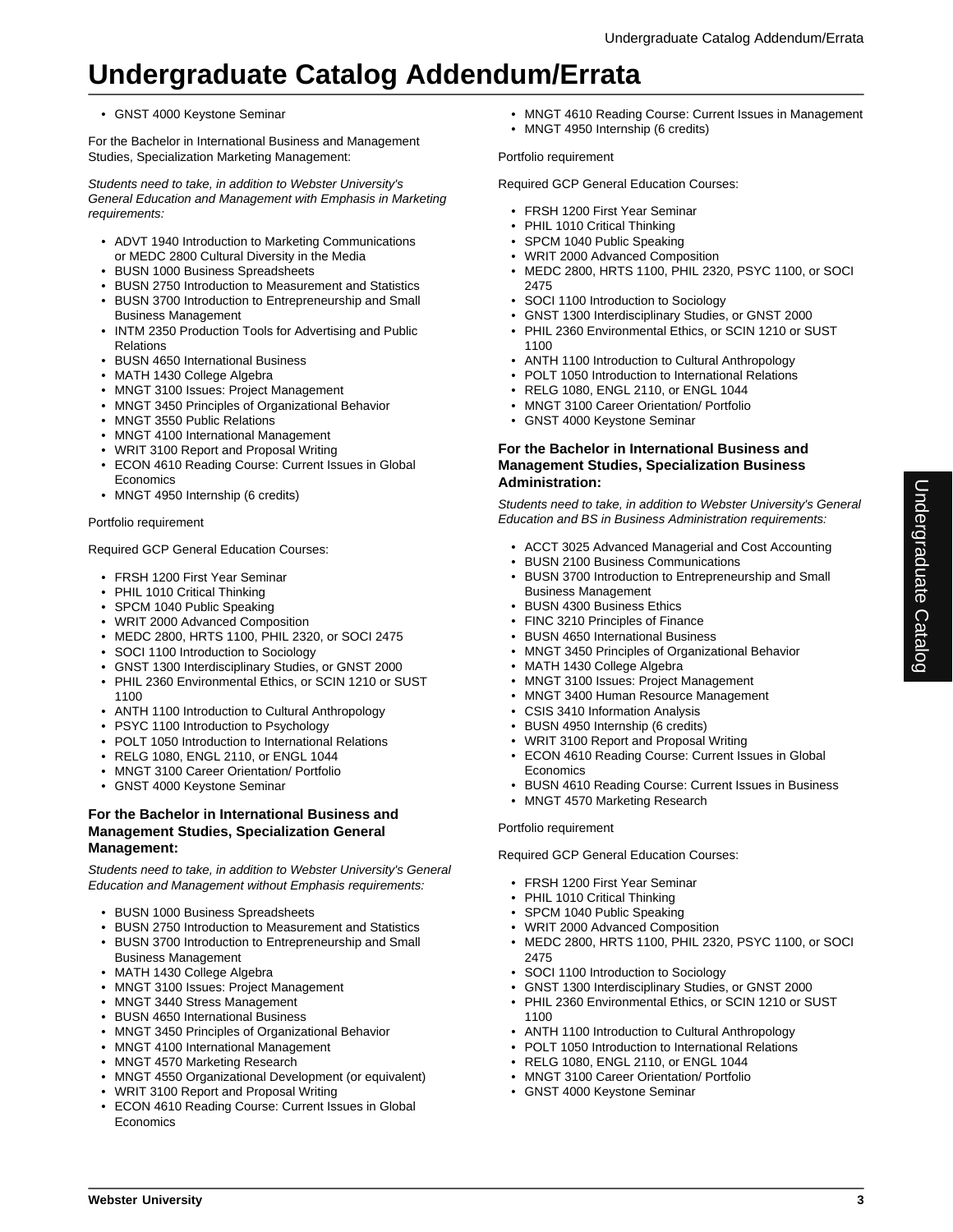# **Dutch-Accredited Applied Behavior and Social Sciences (ABSS)**

(Leiden campus only)

#### **Program Description**

This program provides an opportunity for students to concurrently obtain a Dutch University of Applied Sciences degree and an American bachelor degree from Webster University. The program follows the Webster University undergraduate requirements for the psychology or sociology curricula with special additional requirements added for Dutch Accreditation purposes.

The Dutch accredited Applied Behavioral and Social Sciences (ABSS) degree program is only offered at the Leiden campus and leads to the Dutch HBO Bachelor in Applied Behavioral and Social Sciences, with a study specialization ("afstudeerrichting") in either psychology or sociology.

Enrollment in the Dutch ABSS program is only possible in conjunction with Webster University's Bachelor of Arts in Psychology or Bachelor of Arts in Sociology programs.

# **Program Acceptance**

Any student already accepted to Webster University and in academic and financial good standing can enter the Dutch accredited ABSS degree program. The student must declare this degree program through the Leiden campus.

## **Program Dutch Authority Registration:**

First year applicants/students who wish to apply for Dutch Financial Aid are required to register with the Dutch Central Register for Higher Education (DUO-IB Groep). Details from the Leiden campus.

#### **Program Residency Requirements:**

Students in this Dutch-accredited ABSS degree program have a residency requirement of 30 Webster credits at the Webster Leiden campus. Fifteen of these credits must be from the last 18 credits completed prior to graduation (including the capstone course and portfolio requirements).

#### **Program Academic Policies:**

Students must follow all Webster University Academic Policies and Information contained in the ABSS handbook (available from the Leiden campus website).

No more than one course (3 credit hours) completed with a grade of D may count toward fulfilling the specific requirements of the degree program.

From 2012-13, students follow the Global Citizenship Program (GCP) guidelines for general education (see Academic Policies and Information). Courses with a grade of C- or better will satisfy GCP requirements.

Probation and Dismissal for this Dutch ABSS degree program have been modified in the following manner:

- A student who does not earn a minimum of24 credits (48 EC) in their first year will be dismissed from this degree program.
- A student may be placed on academic probation only after completing the 3rd term of study at Webster University.
- A student on academic probation may be dismissed only after completing the 5th term of study at Webster University.

**Special Program Academic Requirements and Information:**

Students declaring the Dutch accredited ABSS degree program as their major are required to do a 6 credit internship (PSYC 2900 or SOCI 2900), which may also be completed at other Webster campuses. Furthermore, the ABSS program requires students to complete a portfolio which is built around a sequence of 1- or 2-credit courses and concluded with a portfolio review and presentation in GNST 4000. The portfolio functions as an overview of the major and is presented before a panel of peers and faculty, including the Head of Department. The portfolio serves multiple objectives: it asks the student to reflect on his/ her choice of courses (electives, general education courses, possible minors), it connects the student's research and academic development with his/her professional development, and embeds the notion of the liberal arts firmly into the program. The student's career orientation is further enhanced by attending a "capita selecta" of career and special events, guest lectures, and library readings organized in Leiden. The student is asked to submit a c.v., include three of his/her best papers from different years plus the final paper of the capstone course, and include the internship report. The portfolio also allows for personal integrated career path coaching.

# **ABSS Degree Programs:**

# **For the Bachelor in Applied Behavioral and Social Studies, Specialization Psychology:**

**Students need to take, in addition to Webster University's General Education and Psychology requirements:**

- BUSN 1000 Business Spreadsheets
- SOCI 1100 Introduction to Sociology
- ANTH 1100 Introduction to Cultural Anthropology
- MATH 1430 College Algebra
- MNGT 2100 Management Theory and Practice
- MNGT 3100 Project Management
- PSYC 3075 Stress Management
- WRIT 3100 Report and Proposal Writing
- PSYC 4750 Advanced Statistics
- PSYC 4000 Advanced Studies in Psychology
- PSYC 4610 Advanced Independent Reading Course
- PSYC 4825 Senior Thesi

# **Required GCP General Education Courses:**

- FRSH 1200 First Year Seminar
- PHIL 1010 Critical Thinking
- SPCM 1040 Public Speaking
- WRIT 2000 Advanced Composition
- MATH 1410 Introductory College Mathematics
- MEDC 2800 Cultural Diversity in the Media
- HRTS 1100 Introduction to Human Rights
- GNST 1300 Interdisciplinary Studies, or GNST 2000
- PHIL 2360 Environmental Ethics, or SCIN 1210 or SUST 1100
- ANTH 1100 Introduction to Cultural Anthropology
- POLT 1050 Introduction to International Relations
- RELG 1080, ARHS 2200, HIST 2240, ENGL 2110, or ENGL 1044
- GNST 4000 Keystone Seminar

#### **For the Bachelor in Applied Behavioral and Social Studies, Specialization Sociology:**

**Students need to take, in addition to Webster University's General Education and Sociology requirements:**

- BUSN 1000 Business Spreadsheets
- MNGT 2100 Management Theory and Practice
- MNGT 3100 Project Management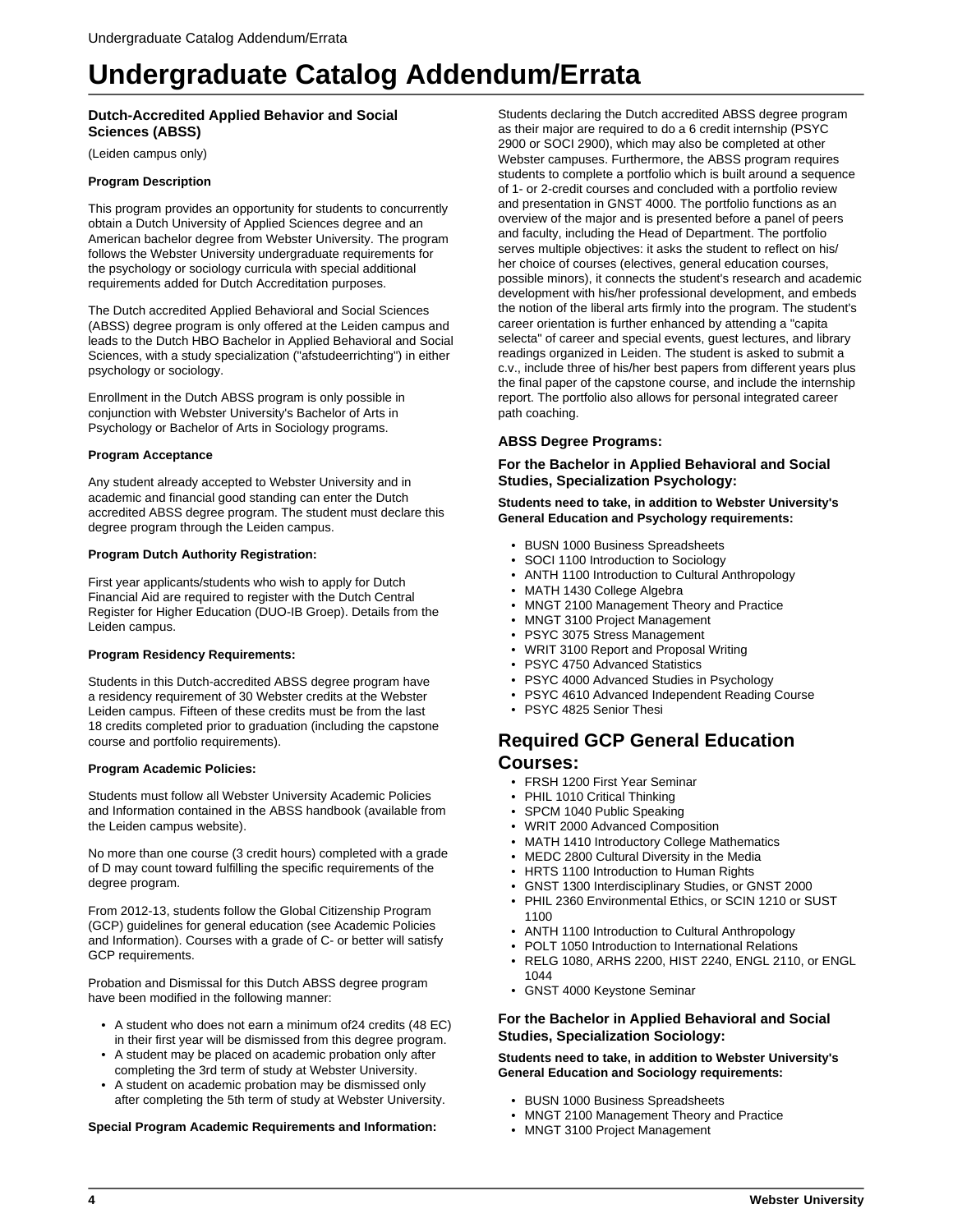- PSYC 1100 Introduction to Psychology
- PSYC 3075 Stress Management
- WRIT 3100 Report and Proposal Writing
- SOCI 4750 Advanced Statistics
- SOCI 4000 Advanced Studies in Sociology
- SOCI 4610 Advanced Independent Reading Course
- SOCI 4825 Senior Thesis

# **Required GCP General Education Courses:**

- FRSH 1200 First Year Seminar
- PHIL 1010 Critical Thinking
- SPCM 1040 Public Speaking
- WRIT 2000 Advanced Composition
- MATH 1410 Introductory College Mathematics
- MEDC 2800 Cultural Diversity in the Media
- HRTS 1100 Introduction to Human Rights
- SOCI 1100 Introduction to Sociology
- GNST 1300 Interdisciplinary Studies, or GNST 2000
- PHIL 2360 Environmental Ethics, or SCIN 1210 or SUST 1100
- ANTH 1100 Introduction to Cultural Anthropology
- POLT 1050 Introduction to International Relations
- RELG 1080, ARHS 2200, HIST 2240, ENGL 2110, or ENGL 1044
- GNST 4000 Keystone Seminar

# **Minor in Dance: Technique**

DANC 1310 and DANC 1320

should be included in the list of **Required Courses.** The list should read:

- DANC 2520 Living Anatomy and Movement (3 hours)
- DANC 2210 Dance History: Lineage Based to 20th Century (3 hours)
- DANC 1220 Improvisation I (2 hours)
- DANC 1310 and DANC 1320 Composition I (5 hours)
- Additional advanced-level work in technique, choreography, topics, independent study (DANC 2050, 2060, 2250, 3250, 3220, 3250, 3550, 3560, etc.)(1 hour)
- MUSC 1000 Fundamentals of Musicianship (3 hours)
- Minimum of one year in at least two of the following: DANC 2000-level applied dance, Tap; 3000-level applied dance, Jazz, Modern, or Ballet (12 hours)

# **September 4, 2013**

# **Music with an emphasis in Composition (BM)**

Musicianship IV

should be added to the list of **Core Courses**. The list should read as follows:

# **Core Music Courses**

- • MUSC 1010, 1020, 2010, 2020 Music Theory I-IV( 12 hours)
	- MUSC 1810, 1820 2810 Musicianship I-IV (8 hours)
	- MUSC 2030, 2040 Survey of Music History I, II (6 hours) • MUSC 4700 Advanced Variable Topic (taken in junior or senior year only) (2-3 hours)

# **September 7, 2013**

# **Locations Offering Undergraduate Programs**

The

BA in Media Communications

has been added to list of programs offered online.

An explanatory paragraph regarding undergraduate degree completion was added.

# **Education (BA) with Certification in Elementary Education**

# **Required Courses for Elementary Education**

EDUC 4831 and EDUC 4832 should be deleted

from the list; they are not required for this program.

# **Management (BA) with emphasis in International Business**

MNGT 3320 Business Law: International

should be added to the list of **Required Courses**

# **Computer Science (BS) with an emphasis in Information Technology**

In the section beginning with "Students who do not have a second major...", the correct course number for University Physics Lab II is

PHYS 2041

# **International Relations (BA)**

Under **Emphasis in International Economics**, the correct course number for Intermediate Macroeconomics is ECON 3030

Under **Emphasis in Migration and Refugee Studies**, the correct course number for Advanced Studies in International Law should be

INTL 3030

Under **Required Courses**, the first bullet should read: POLT 1050 Introduction to International Relations (3 hours)

# **Philosophy with an emphasis in Ethics and Society (BA)**

Under **Required Courses**, the correct course number for Philosophical Ethics is PHIL 3350

# **Sociology (BA)**

Under the group Demography and Community, the correct course number for Human Ecology is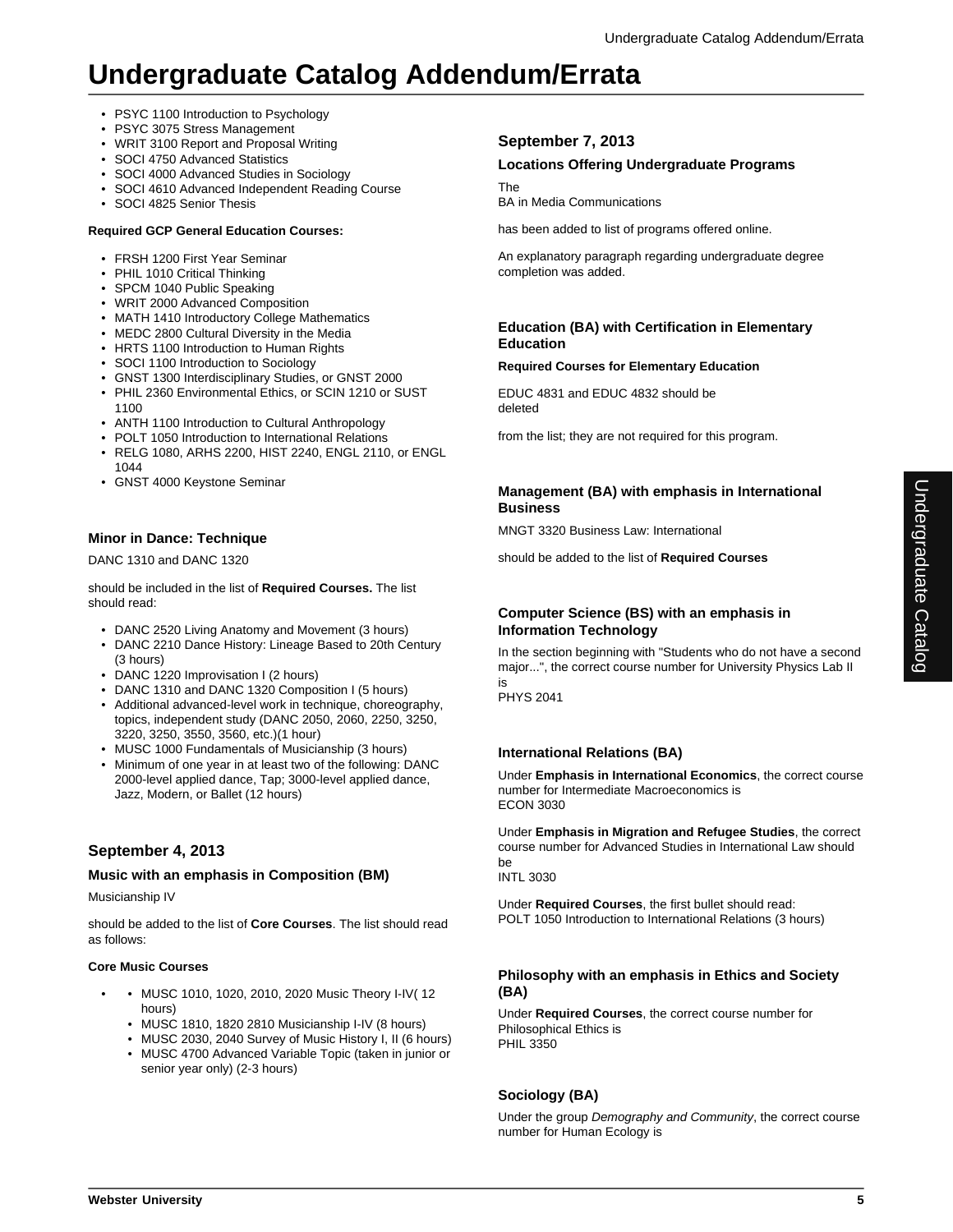SOCI 3575

## **Political Science with an emphasis in Public Law (BA)**

The last bullet in the **Required Courses** section should read: Overview and research requirement (Research requirement must be fulfilled with a term paper focused on a law-related topic.)

# **Religious Studies (BA)**

Under **Required Courses**, the following should be added:

#### **6 credit hours from:**

- RELG 2070 Introduction to Eastern Religions (3 hours)
- RELG 2080 Introduction to Western Religions (3 hours)
- RELG 2090 Introduction to Religions of Small Scale Societies (3 hours)

## **Music with an emphasis in Jazz Studies-Technology (BM)**

The correct title of the program is:

**Music with an Emphasis in Jazz Studies-Music Technology (BM)**

In addition, the following is the program information as it should appear:

#### **Program Description**

Webster offers the bachelor of music (BM) with an emphasis in performance or music technology for vocalists and instrumentalists. The Webster jazz studies program is based around the small group performing experience. Students participate in jazz combos, Big Band, or Jazz Singers in addition to an academic curriculum that balances courses in jazz and classical music instruction. Students in this program also complete a signifacant amount of audio courses

#### **Degree Requirements**

128 credit hours to include:

- 91-95 required credit hours
- 12 general election credit hours

#### **Required Course**s

#### **Core Music Courses**

- MUSC 1010, 1020, 2010, 2020 Music Theory I-IV (12 hours)
- MUSC 1810, 1820 Musicianship I, II (4 hours)
- MUSC 2030, 2040 Survey of Music History I, II (6 hours)
- MUSC 470X Advanced Variable Topic (taken in junior or senior year only) (2-3 hours)

#### **Performance Courses**

- MUSC 0890 Recital Attendance (six semesters required) (0 hours)
- MUSC 0990 Master Class (taken every semester) (0 hours)
- MUSC 4003 Applied Music (major instrument) (4 hours)
- MUSC 2300, 2305, 2310, Jazz Improvisation I, II, III (6 hours) • MUSC 2315 Jazz Improvisation IV (if not studying in Vienna)
- (2 hours)
- MUSC 3300, 3310 Jazz Improvisation V, VI (6 hours)
- Senior Overview (0 hours)
- Major Ensemble

8 hours over eight semesters to be selected from:

- MUSC 4950 Webster University Jazz Singers (1 hour per semester)
- MUSC 4960 Webster University Jazz Ensemble (combo) (1 hour per semester)
- MUSC 4970 Webster University Jazz Collective (1 hour per semester)

#### **Audio and Supportive Courses**

- MUSC 1080, 1085, 2001, 2501 Secondary Instrument: Class Piano, Secondary and Non-Major Piano (4 hours) (four consecutive semesters required; minimum two hours of applied instruction in individual lessons)
- MUSC 1370, 1380 Jazz Theory I, II (6 hours)
- MUSC 2370, 2375, 2380 Jazz Theory III, IV, V (6 hours)
- MUSC 2385 Jazz Theory VI (if not studying in Vienna) (2 hours)
- MUSC 3010 Composition (3 hours)
- MUSC 3410 Conducting I (3 hours)
- MUSC 4320 Jazz Education Methods (2 hours)
- MUSC 4340, 4350 Jazz Scoring and Arranging I, II (6 hours)
- AUDI 1100, 2000 Audio Production I, II (6 hours)
- AUDI 1200 Introduction to MIDI (3 hours)
- AUDI 3000 Multitrack Recording (3 hours)
- AUDI 3600 MIDI Applications: Sequencing (3 hours)
- AUDI 4300 Advanced MIDI Applications: Film Scoring (3 hours)

# **Political Science (BA)**

Under **Required Courses**, Comparative Politics (3 hours)

should be added to the list

# **Certificate in Curatorial Studies**

The correct credit hours for the Curatorial Studies Journal is 0 credit hours

#### **Art with an emphasis in Graphic Design (BFA)**

The correct title for DESN 4900 is Professional Practice in Graphic Design

# **September 8, 2013**

.

# **Minor in Drama Studies**

ENGL 1510 and ENGL 1520 are no longer offered

and should be removed from the list of options at the St. Louis campus.

# **Certificate in Broadcast Journalism**

The phrase "Art therapy courses – 9 credit hours including:" should not appear and has been removed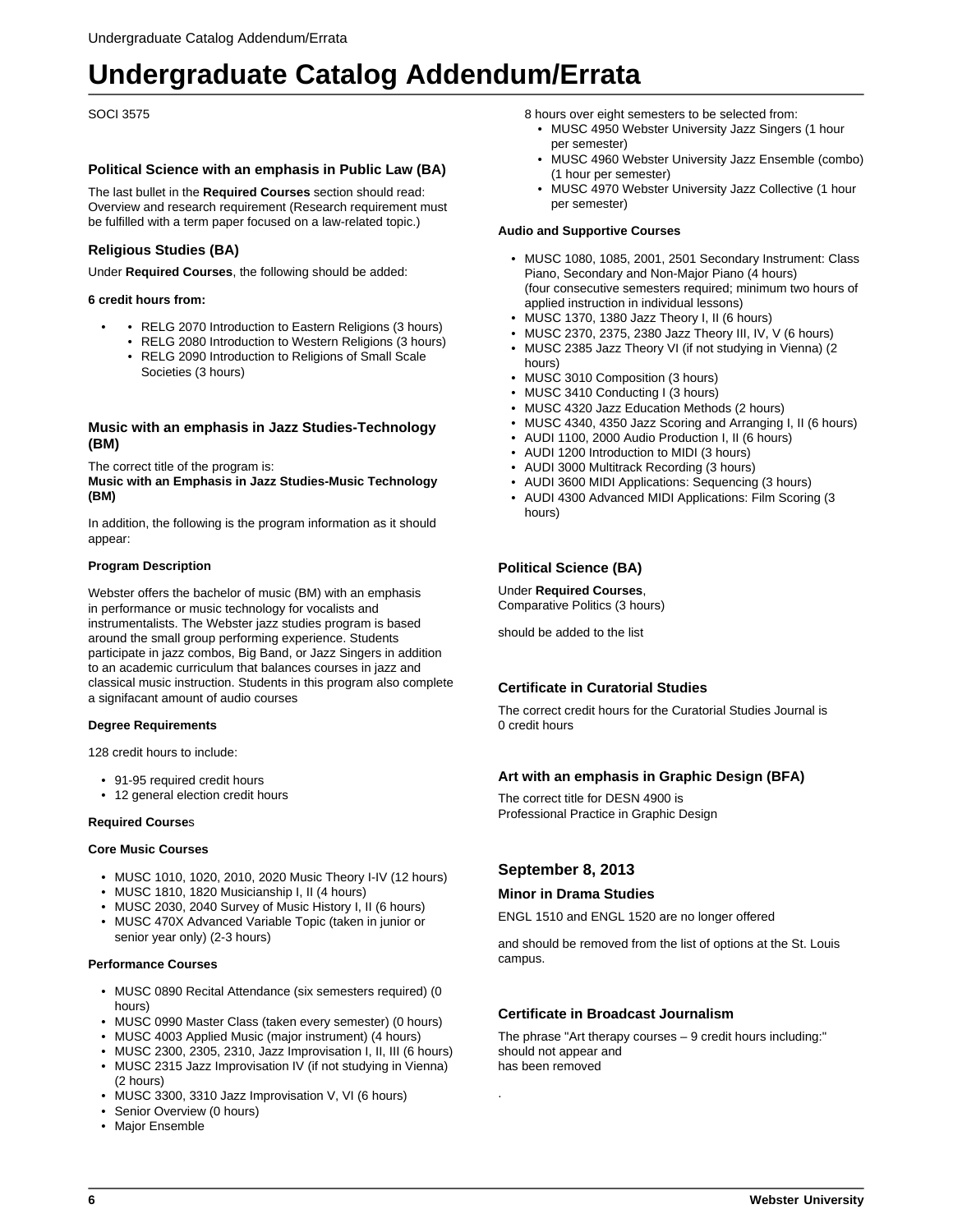# **Certificate in Buddhist Studies**

.

.

.

The phrase "Art therapy courses – 9 credit hours including:" should not appear and has been removed

The correct course number for Issues in Contemporary Society is SOCI 2000

# **Certificate in Paralegal Studies**

The last sentence in the first paragraph should read:

Webster University will issue a certificate recognizing the successful completion ( C or better

) of a 24-credit-hour core in paralegal studies.

# **Minor in International Human Rights**

The ANSO prefix has been discontinued and should be removed. Thus, PSYC/ANSO 3225 Holocaust should read PSYC 3225 Holocaust

and PSYC/ANSO 3275 Genocide should read PSYC 3275 Genocide

# **Minor in Multicultural Studies**

The correct course number for History Roundtable: The Life and Legacy of Malcolm X is **HIST 3060** 

# **University Overview/Licensure/Approvals and Specialized Accreditation**

Licensure information for Washington State has been updated to read:

Webster University is authorized by the Washington Student Achievement Council and meets the requirements and minimum educational standards established for degree-granting institutions under the Degree-Granting Institutions Act. This authorization is subject to periodic review and authorizes Webster University to offer specific degree programs. The Council may be contacted for a list of currently authorized programs. Authorization by the Council does not carry with it an endorsement by the Council of the institution or its programs. Any person desiring information about the requirements of the act or the applicability of those requirements to the institution may contact the Council at P.O. Box 43430, Olympia, WA 98504-3430.

# **Legal Studies (BA)**

The correct credit hours for LEGAL 4840 Corporation and Business Organizations is 3 hours.

The correct credit hours for LEGAL 4600 Legal Seminar is 3 hours. The correct credit hours for

LEGAL 4800 Advanced Topics in Law is 3 hours.

## **School of Education**

The following should be inserted in the School of Education page, as required by NCATE:

### **Assessment Policy of School of Education**

All programs in the School of Education use key assessments in specific courses to evaluate and promote student achievement of specific learning outcomes. In all courses that use key assessment assignments, students will see on each syllabus the standards that are used for assessing their academic performance. In addition, all faculty and students are expected to use the web-based TK20 Assessment System for the submission and evaluation of key assessment assignments; TK20 serves as the school's electronic assessment system. Students may contact their advisors, if they have further questions.

# **Scriptwriting (BA)**

Changes approved by Curriculum Committee on March 26, 2013 are as follows:

### **Degree Requirements** should read:

A minimum of 128 credit hours consisting of the following:

- 45 required credit hours
- Applicable university global citizenship or general education program hours
- Electives

#### **Required Courses** should read:

- ENGL 2170 Playwriting (3 hours)
- EPMD 1000 Introduction to Media Production (3 hours)
- MEDC 1010 Introduction to Mass Communications (3 hours)
- MEDC 1050 Introduction to Media Writing (3 hours)
- MEDC 2200 Ethics in the Media (3 hours)
- MEDC 2800 Cultural Diversity in the Media (3 hours)
- MEDC 4100 The Law and the Media (3 hours)
- SCPT 3110 Script Analysis (3 hours)
- SCPT 2900 Scriptwriting (3 hours)
- SCPT 3400 Television Scriptwriting (3 hours)
- SCPT 3500 Writing Screenplays for Film (3 hours)
- SCPT 4400 Advanced Television Scriptwriting: Genres (3 hours)
- SCPT 4500 Advanced Scriptwriting (3 hours)
- SCPT 4700 Professional Development in Scriptwriting (3 hours)
- MEDC 4620 Senior Overview\* (3 hours)

\*Capstone Course

# **Academic Policies and Information/General Education Program Requirements**

Under section **Bachelor of Arts and Bachelor of Science majors (BA and BS degrees)**, the BS in Mobile Computing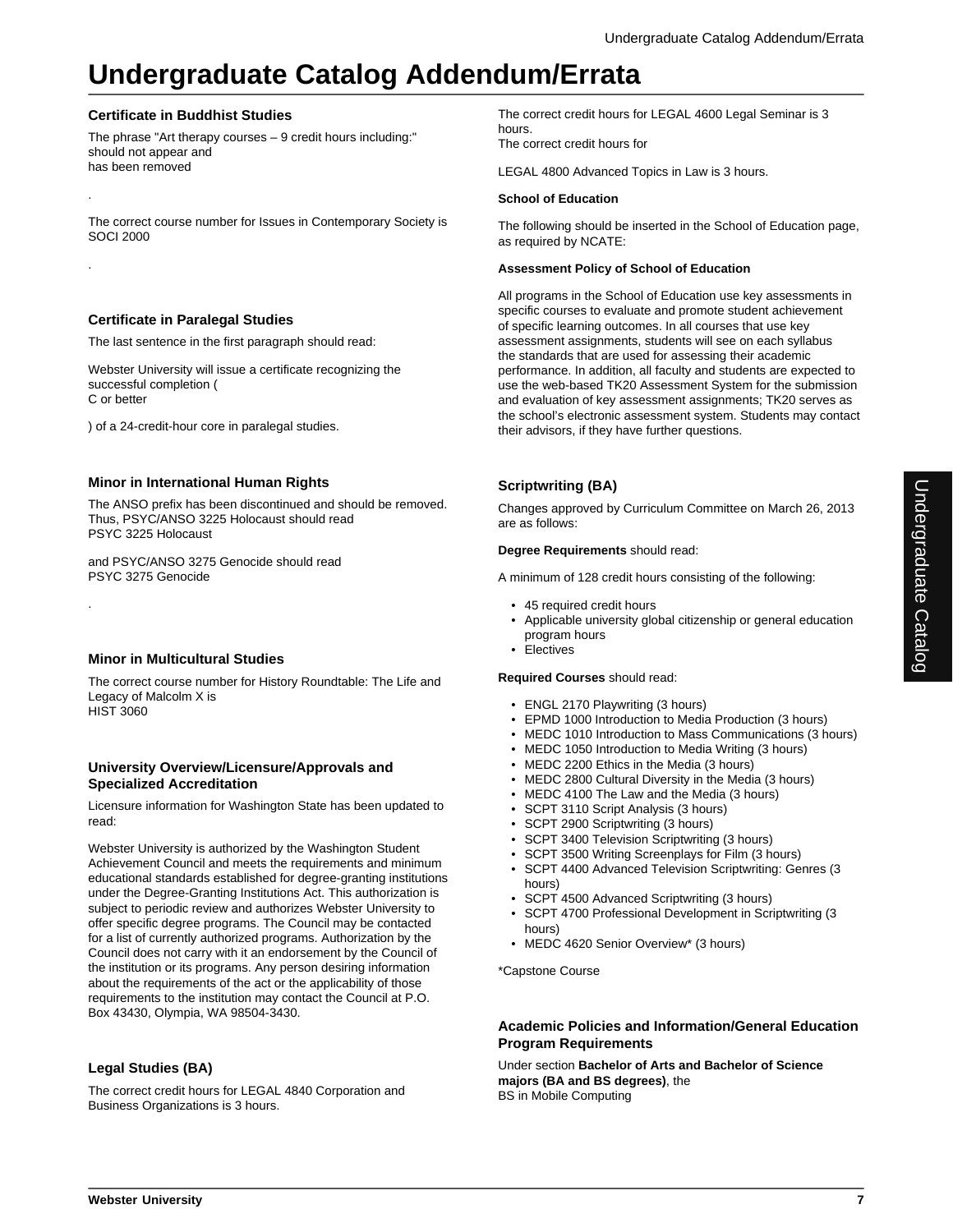should be added to the list of computer science degrees in the Note section. Thus the section should read:

Students are required to address each of the nine general education goals listed below (**27 credit hours minimum**).\*

**\*Note:** Students pursuing a BS degree in the computer science fields of information technology, information systems, information management, or mobile computing are required to address four of the nine general education goals (12 credit hours minimum).

Students majoring in programs from the School of Communications (BA degree) are required to complete 36 credit hours in general education as indicated in the School of Communication Majors section below.

# **Dutch-Accredited Degree Programs**

The correct course number for Introduction to Entrepreneurship and Small Business Management is MNGT 3700

# **Course Descriptions**

The following course descriptions have been added to the catalog:

### **ART 1700 Fine Art Photography (3)**

Fine Art Photography is an introductory art photography class dealing with conceptual, historical and practical bases of photography as used in art practice. Students will begin to understand and interpret photographic imagery, practice critical thinking and discover the possibility of camera-made and constructed images. Lectures will introduce the work of noted photographers, and the evolution of aesthetics and theory associated with the history of the medium, and will examine the impact that the photographic image exerts in contemporary art. Students will learn the technical skills that they will need to use a 35mm manual camera, process black and white negatives and make black and white prints.Classes will consist of slide presentations on contemporary photographers, discussions, demonstrations, and hands on work time.

#### **HIST 1120 The Ancient World (3)**

This course will trace the beginnings of civilization in the ancient world, from the first urban societies in Mesopotamia 5500 years ago to the independent development of such societies elsewhere. Geographically, it will range from the Atlantic to the Pacific, encompassing Europe, Africa, Asia, and the Americas. The focus will be on differentiating between universals of complex society formation and unique responses to situations peculiar to individual cases.

#### **INTL 3030 Advanced Studies in International Law (3)**

The course examines a specialized area of international law in terms of the relevant treaties and court cases that have been adjudicated in national courts, international courts and other types of legal bodies. The course also pays close attention to the interplay of international politics and international law. Approved topics include international human rights law, international humanitarian law, international criminal law, international refugee law, international environmental law, space law, diplomatic law, and the law if the sea. Prerequisite: INTL 2030.

#### **MULC 2000 Topics in Multicultural Studies (3)**

This course provides an opportunity to examine topics of interest within multicultural studies. Content will vary and will include

particular focus on race, sexual orientation, age, ability, ethnicity, religion, and other aspects of diversity. May be repeated for credit if content differs.

#### **SCPT 4700 Professional Development in Scriptwriting (3)**

Students will learn the elements of marketing their original scripts to the film and television industry and of making a career as a writer in film or television. The course will teach the basics of pitching stories, writing script coverage, as well as refining your work to create a professional portfolio.

# **September 9, 2013**

# **Accounting (BS)**

The correct number of required credit hours should be 69

### **Music with an Emphasis in Piano Performance (BM)**

The Degree Requirements were corrected to match the list of required courses. Thus the Degree Requirements section reads:

#### **Degree Requirements**

- 96-97 required credit hours
- 12 general education credit hours
- 20 elective credit hours

# **September 12, 2013**

### **Tuition, Fees and Refunds**

**Applied Music fees** were corrected to reflect approvals made in August but omitted from the catalog. The fees should read:

- Fifteen 60 minute private lessons: \$510
- Fifteen 30 minute private lessons: \$255

# **October 29, 2013**

## **College of Arts & Sciences/Biological Sciences Department**

The **Special Requirements** section should read (underlining indicates text added):

Science courses taken more than 10 years ago may not count as the prerequisite for certain advanced courses. Students in Pre-Professional Programs such as Pre-Med, Pre-Vet, Pre-Dental, Pre-Athletic Trainer should take Human Anatomy & Physiology, BIOL 3010, 2011 and BIOL 3020, 3021. Transfer students must complete a minimum of 18 credit hours at Webster University within the Biological Sciences Department. This must include BIOL 4400 and BIOL 4430 and 12 credit hours of 3000-4000 level courses in biology or chemistry. Required courses must be completed at Webster University once the student begins to matriculate at Webster University. Transfer courses taken prior to enrollment at Webster University may be used to substitute for required courses if accepted by the chair.

No more than 6 credit hours of independent study and/or reading courses may count toward the required biology hours. Coursework completed with a grade of "D" may not be counted toward the fulfillment of departmental requirements.

#### **Course Descriptions/PHIL**

The following course descriptions should be included in the catalog: